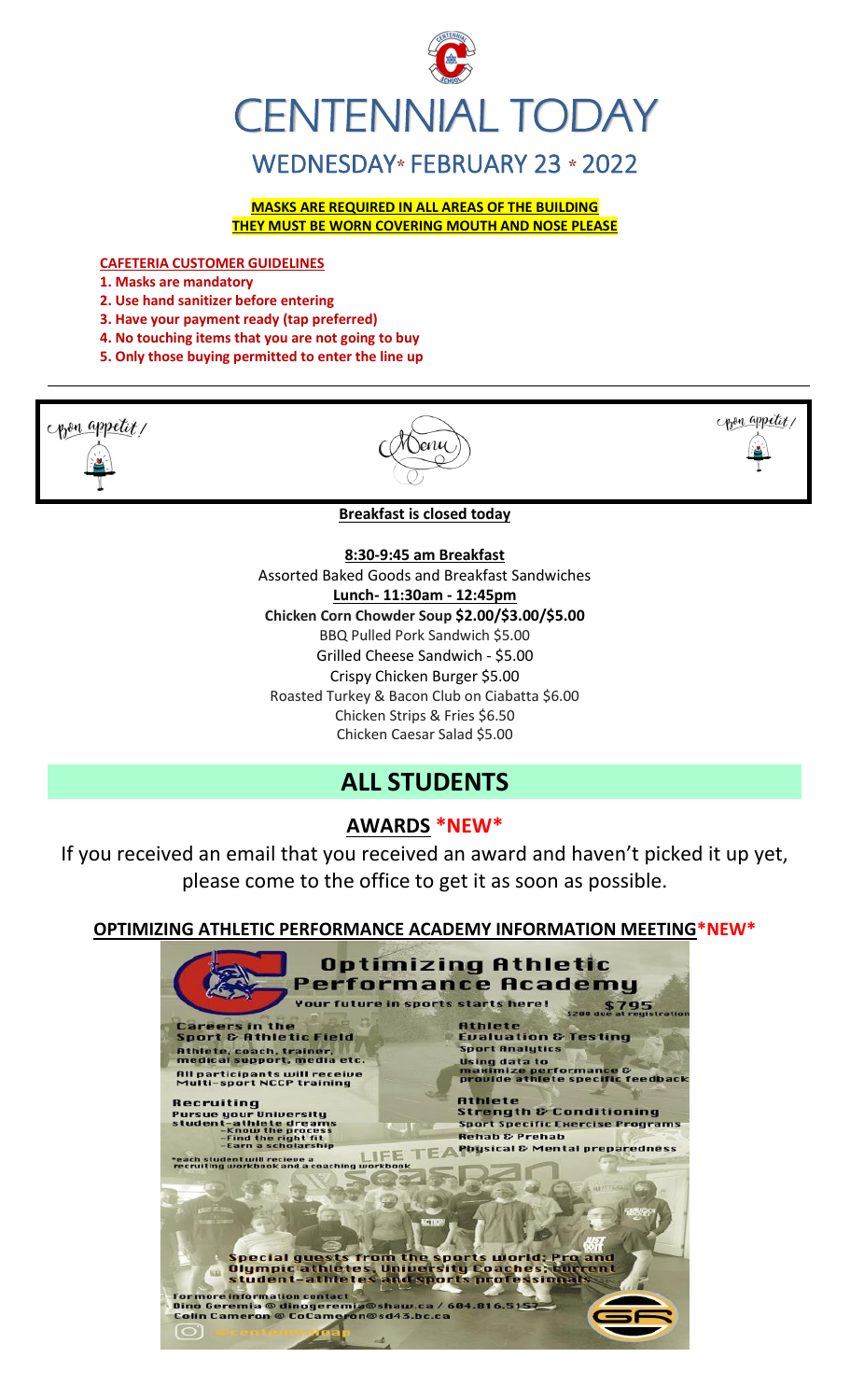#### **MOVE4MANA CLUB MEETING \*NEW\***

If you are a member of the MOVE4MANA Club, please join our club meeting in E122 in P3 (11:15am) tomorrow. If you cannot make it, please contact your committee leader for information. Thanks!

#### **SPECIAL MUSICAL PERFORMANCE\*NEW\***

Tomorrow after school there will be a special musical performance in the choir room! Come listen and support these talented students as they jam out! Aiden Lee performs on vocals, Eli Hong & Arman Ahmadian-Yazdi on guitar, James Lee on bass, Evan Shatz & Richard Moors on drums. Come show your cent spirit and have some fun on our very short week!

**GET YOUR TICKETS FOR THE CENT MUSICAL!** The theatre is at 50% capacity and all attendees must wear masks. *High School: The Play (With Music)* was written and directed by Leah Hanas and Yvette Dunham, with choreography by Leila Jung, Sofia Mazzuca and Amber Hipditch. Be prepared to laugh, dance, and sing in your seats, as the students present thirteen musical numbers, woven into an original script. Running time is 2 hours plus a 15-minute intermission.



#### **M4M**



MOVE4MANA Kahoot HYVINGERING OLI PUNARDIZTERSEZINIPENING ANALYSING PINARDIVOIDELE DI ISAAKEEYO KESSI DYNA 4.3/4275/42243/4224909/4/4232-4252-9525-64120-2444-5225-4220-042243 **CONCRETE GOLFAST INN INVITED IN** Tap on the link or paste it in a browser to join or use the QR DATE: FEBRUARY 18TH Week 2 **TIME: BLOCK 3**<br>Week 2 **PLACE: TEAMS MEETING** code below! **Kahoot** Join the zoom meeting during block 3 Friday and play a game of KAHOOT for a chance to win a photo printer! scentm4m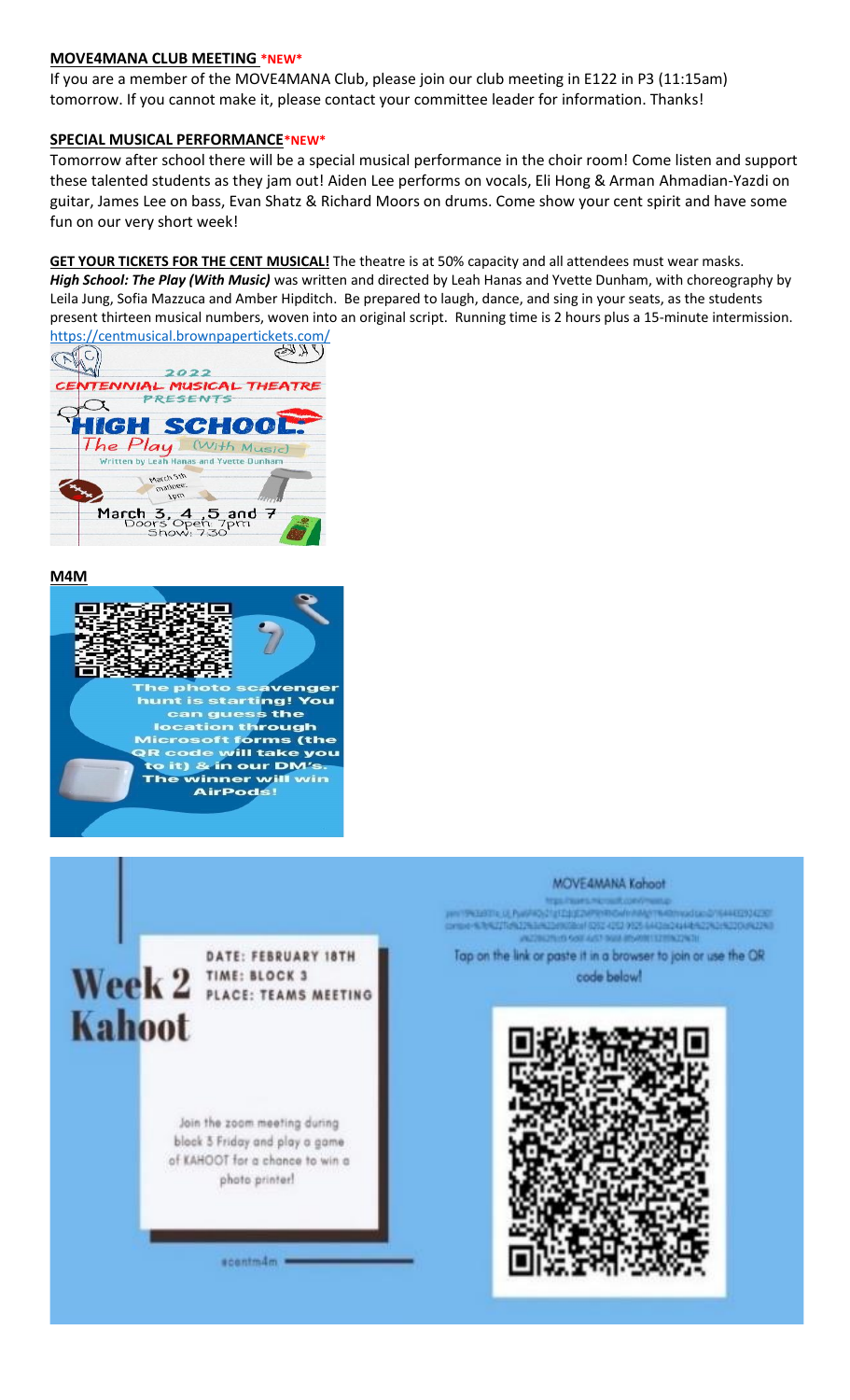### **REGISTER FOR THE TECH LEADERSHIP 10/11/12 COURSE NOW!**

If you're interested in learning about technology, helping our school community, being part of an amazing Tech Team, and/or developing a variety of skills that will help you in any future opportunities, consider joining Tech Leadership and become a Tech Leader at Centennial next school year! Register for this course and fill out a form through the QR code or this link:<https://forms.office.com/r/sXhETqRPF7> Feel free to contact Ms. Hothi at [jahothi@sd43.bc.ca](mailto:jahothi@sd43.bc.ca) to learn more and discover if this is a good fit for you!



#### **ATTENTION STUDENTS CURRENTLY IN GRADE 9, 10 AND 11:**

Applications are now open for next year's **Jr. and Sr. Environmental Studies Academies**. You can find them:

- 1) On the Centennial Website
- 2) On our Instagram @cent.es
- 3) Using the QR code below



#### Applications close **March 11th at 3:00pm**

#### **COURSE PLANNING 2022-2023**

#### **ATTENTION ALL STUDENTS RETURNING TO CENTENNIAL NEXT YEAR**

Course Planning information is **NOW available** on the Centennial Website

You now have access to the Course Planning Booklet for 22-23, with course descriptions

In addition, an online. fillable course selection sheet is available here:<https://mycentennial.sd43.bc.ca/courseplanning/> Counsellors **STRONGLY** encourage all students to read through the course descriptions to make sure you are choosing wisely.

Should you have any unanswered questions please contact your counsellor for further information

We will be providing a **Virtual Question & Answer Teams Meeting** for Students and Parents on **Feb. 2nd from 6:30-7:30 P.M.** Link to be provided on Centennial website.

Once you have completed your course selection sheet you are welcome to meet with your counsellor in person or virtually.

Stay tuned for more information about Counsellor Sign Up Appointments! **MYED PORTAL WILL OPEN ON FEB. 7TH AND CLOSE ON MARCH 1ST SO MAKE SURE YOU HAVE INPUT CORSES BY THE DEADLINE** 

#### **BLACK HISTORY MONTH**

February is Black History Month. It is meant to honour the significant historic and ongoing contributions of Black Canadians in society. It is also meant to spotlight the enormous impact that these contributions have made in pushing civil rights forward towards a more inclusive society for all. In different pods in the school, you will find posters highlighting the contributions of Black Canadians. Scan the QR code below and follow the instructions to enter a weekly prize draw. **This week's focus is on SCIENCE/MATH/BUSINESS.**

**Week 3 Winner: April-Si Woon Joon** – Please see Ms. Razzell in E122 to claim your prize!

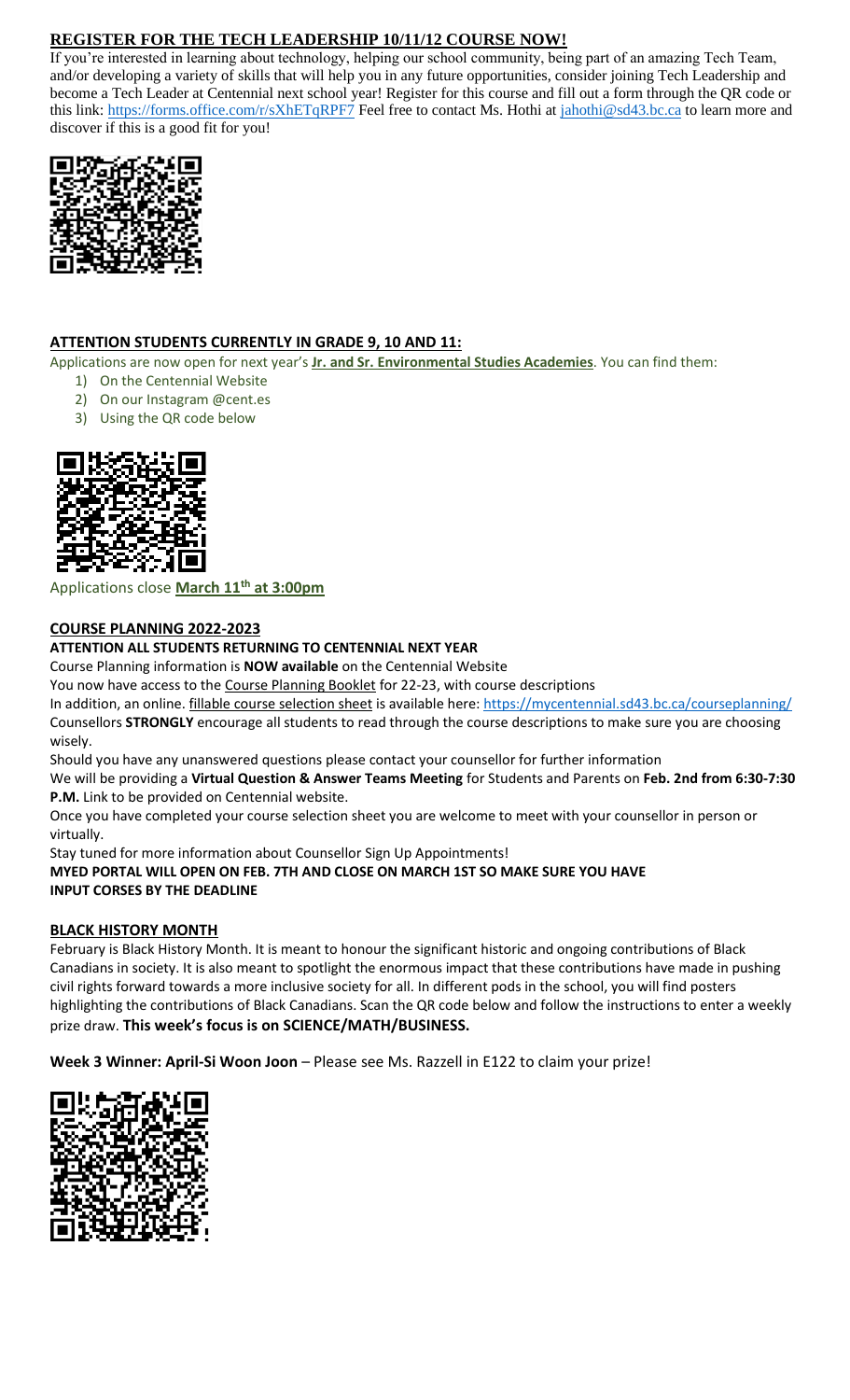# **GRADE 12'S**

# **CAREER CENTRE Visit the online Centennial Career Centre Page [HERE](https://www.sd43.bc.ca/school/centennial/ProgramsServices/CareerCentre/experiences/Pages/default.aspx#/=)**



#### **UBC – DESIGN, CREATE, INNOVATE Info session \*NEW\***

**@cent43careercentre** 

March 1, 2022 - *[Design, Create, Innovate](https://usend.ubc.ca/sendy/l/rIVID892cGlXFhKkqDAP4pPw/CoLQGWp5F1aXR61frGQTLg/2NVMXaF6kwoqb0Zu2zyabA)* 5-6 PM

Interested in a future career where you'll get to design, create, and innovate? Want a career that can make an impacting change in our world? We invite students to learn about how a degree in engineering can lead to unlimited career opportunities that will allow you to design, create, and innovate.

#### **YCSP SCHOLARSHIP PROGRAM - Grade 11 or below BC Wildlife Foundation\*NEW\***

To apply for the YCSP, youth must…

- Be between grade 7 and grade 12 in the **2022-2023** school year.
- Be either
	- o (A) sponsored by a BCWF member. If they are unsure how to go about this, please contact [youth@bcwf.bc.ca](mailto:youth@bcwf.bc.ca)
	- $\circ$  (B) become a BCWF member. Not a member? **Become one today**, membership starts at just \$56.00!

Once students have secured a sponsor or membership, all they need to do is fill out a[n application online.](https://bcwf.bc.ca/young-conservationist-scholarship-program/) **Application to the YCSP is FREE**! DEADLINE March 18.

#### **U of A REGISTRATION AND UA 101 WORKSHOPS**

Register at [uab.ca/reg101](https://mx.technolutions.net/ss/c/gsby7xed_Q9kJKoUKuDGdBFBFhSssENYnEfiUuIzPCfFN0X3A85kPAIgyq7RiYgwxLMjfjPrT5ubbLquOrRDxK72JMmEaemjtQ-x5F7JbqKIaR1RAtLsCh34w4gSRWxqfNkRX2_wjYVF_seczQFJmagZUh9OQeP0xNj-Hixx2Sg3JnHBPhydC8HcexOScs8YVD4ugtQ2fJtOUHpTerlnqw/3js/owb9Bwa2RtmSXdZ4fDFQKQ/h1/Vunb3WZeMjEwcwwYR3Ln_R-AscdiWy-_XZk-TunPKCY).

#### **BC SCHOOL SPORTS SCHOLARSHIPS ARE OPEN**

<https://www.bcschoolsports.ca/member-services/scholarships> Application & **Scholarship**  package available at the link. DEADLINE May 2/22.

#### **UBC ENGINEERING SCIENCE INFO SESSION**

How do I learn more? We're inviting students, parents, and teachers to Join us via **Zoom on Tuesday, March 8th, 2022, 4:00**  6:00 pm, to learn about Engineering Physics. Registration link: <https://forms.gle/phEhw2USGAUhGMDN7> for the event.

#### **BCIT ENGINEERING PANEL**

Sign up for our panel event on **Wednesday, March 2, 2022, 5:00 pm to 6:00 pm**. Zoom details will be emailed to registrants Sign-up now at: [Bcit.ca/engineeringinfo](https://www.bcit.ca/event/engineering-panel-online-information-session/)

Details on the Career Centre page:

[https://www.sd43.bc.ca/school/centennial/ProgramsServices/CareerCentre/postsecondary/Pages/default.aspx?login=1](https://www.sd43.bc.ca/school/centennial/ProgramsServices/CareerCentre/postsecondary/Pages/default.aspx?login=1146143709#/=) [146143709#/=](https://www.sd43.bc.ca/school/centennial/ProgramsServices/CareerCentre/postsecondary/Pages/default.aspx?login=1146143709#/=)

#### **ATTENDING U WATERLOO IN THE FALL?**

Register for our **[March Virtual Open House](https://uwaterloo.us3.list-manage.com/track/click?u=a81bb5075c90cdf7258cb7029&id=a88e5ad2bb&e=c0c4fc71cc)** on March 19th, 2022.

#### GIRL GUIDES OF CANADA SCHOLARSHIPS

A variety of awards available. APPLICATION WINDOW IS SHORT - Deadline to apply March 20th Applications for the 2022 National Scholarships will be open from February 15 to March 20

[https://www.girlguides.ca/web/GGC/Programs/Scholarships/GGC/Programs/Opportunities/Scholarships.aspx?hkey=200](https://www.girlguides.ca/web/GGC/Programs/Scholarships/GGC/Programs/Opportunities/Scholarships.aspx?hkey=2006fffd-4b2e-​46dc-ab71-8105a6d17cef) [6fffd-4b2e-46dc-ab71-8105a6d17cef](https://www.girlguides.ca/web/GGC/Programs/Scholarships/GGC/Programs/Opportunities/Scholarships.aspx?hkey=2006fffd-4b2e-​46dc-ab71-8105a6d17cef)

#### **APPLIED TO POST-SECONDARY?**

Students are reminded to check their **student portals** and email accounts regularly for updates and 'to-do' lists.

#### **EAGLE RIDGE AUXILIARY STUDENT BURSARY 2 X \$2,500**

Applicants must be a Tri-Cities (Coquitlam, Port Coquitlam, or Port Moody) resident for a period of not less than two years and be planning a post-secondary education in the field of **healthcare**. Deadline March 31, 2022. <https://www.sd43.bc.ca/school/centennial/ProgramsServices/CareerCentre/financeawards/Pages/default.aspx#/=>

#### **BCSTA CITIZENSHIP AWARDS**

The British Columbia School Trustees Association - BCSTA will once again be awarding **three** graduating B.C. public school students who have shown exemplary citizenship in their school and community with scholarships worth **\$500** each. VISIT THE CAREER CENTRE/FINANCE